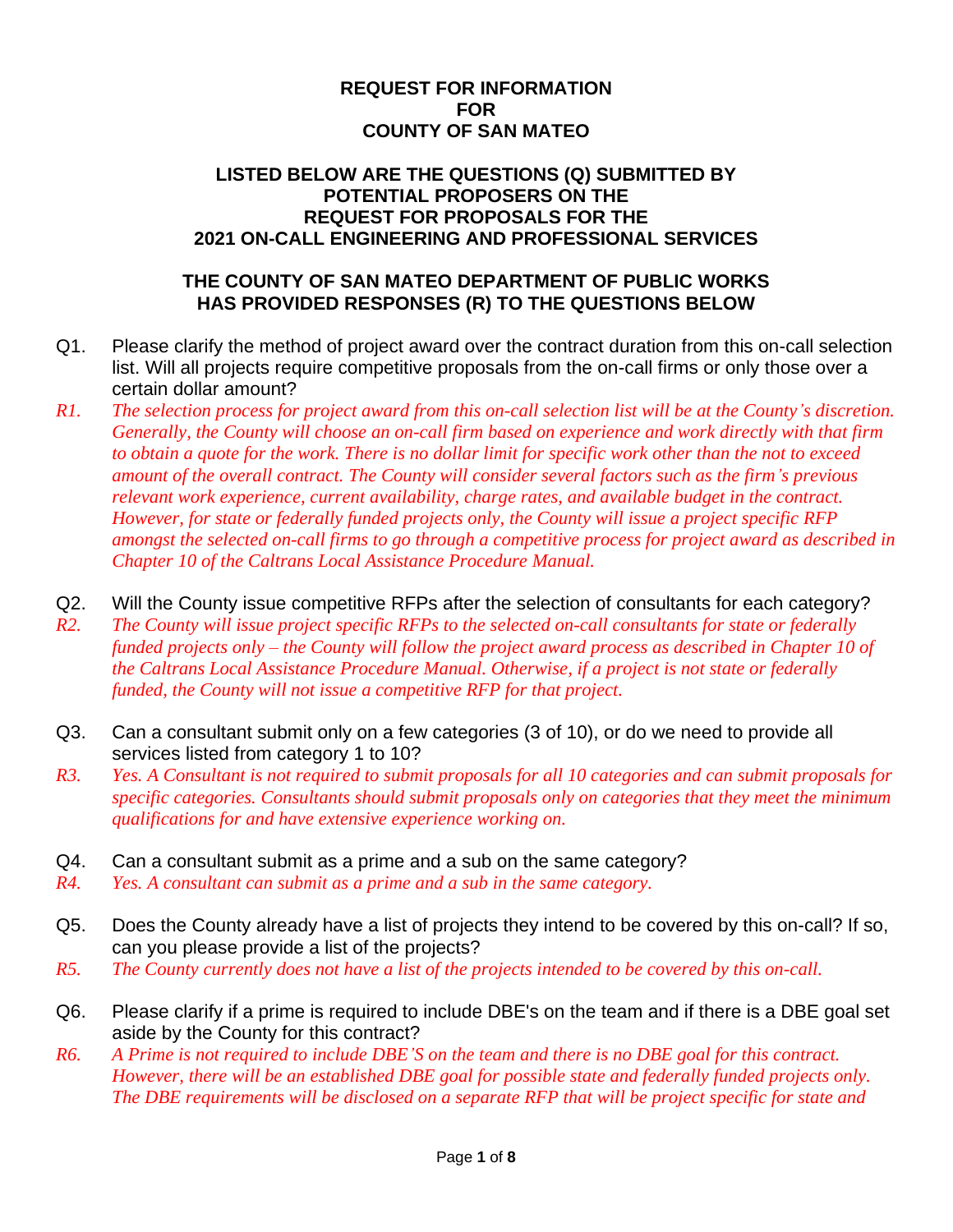*federally funded projects only. For further details on this process, refer to Chapter 10 of the Caltrans Local Assistance Procedure Manual.*

- Q7. On Page 7 of the RFP, for TAB 5, item 1, a "detailed explanation for all costs associated with your firm providing the requested services" is requested. As this is an on-call proposal with no specific projects, how should the consultant provide costs at this time? Will a Standard Rate Sheet suffice for this request?
- *R7. Yes, a standard rate sheet will suffice for this request as it will be used for future projects. This explanation is optional and allows the proposer to provide an explanation to the rates and costs included in the Standard Rate Sheet (i.e. travel, per diem, overhead, subconsultants markups, etc.)*
- Q8. If we provide the Standard Rate Sheet, will the rates be fixed for the contract duration or is the consultant allowed to adjust rates every fiscal year?
- *R8. The Consultant is allowed to adjust rates every fiscal year. If possible, the projected rates for subsequent years can be included in the "PRICE PROPOSAL" envelope.*
- Q9. If possible, can the responses to the questions above be clarified prior to the July 30th questions deadline? This information is imperative for moving forward with proposal preparation.
- *R9. Yes, the responses to the questions above can be clarified prior to July 30th. The Department will do their best to release their responses to questions in a timely manner.*
- Q10. Can the county clarify the delivery method? Is electronic submission and a hard copy required, or will just one suffice?
- *R10. Yes - Both electronic submission and hard copy are required. Electronic submissions should be in PDF format and should be submitted through the Public Purchase website. For hard copy submissions there should be one (1) original and two (2) copies. Only the hard copy submission will include the rate sheet, which is enclosed in a separate sealed envelope labeled "PRICE PROPOSAL".*
- Q11. Does the Contractor's Declaration Form (Enclosure 1) on page 33 of the RFP need to be filled out and included in the proposal?
- *R11. No. The Contractor's Declaration Form (Enclosure 1) does not need to be filled out and not be included in the proposal. The Declaration Form only serves as a sample and reference for the firms that are awarded a contract through this RFP.*
- Q12. Do subconsultants need to fill out the Contractor's Declaration Form (Enclosure 1)?
- *R12. See R11.*
- Q13. Can 11x17 size pages be used in the proposal for items such as the Org Chart, schedules, tables, and graphics? Will they be counted as 1 page?
- *R13. Yes. 11x17 size pages can be used in the proposal for items mentioned, and they will be counted as 1 page.*
- Q14. It appears there will be a DBE goal, is there an idea of what that would be per Task Order?
- *R14. To clarify, there is no established DBE goal for this RFP. At this time, the DBE goal is unknown because the goal is project specific. There will be an established DBE goal for possible state and federally funded projects only. The DBE goal and requirements will be disclosed on a separate, project specific RFP for state and federally funded projects only. For further details on this process, refer to Chapter 10 of the Caltrans Local Assistance Procedure Manual.*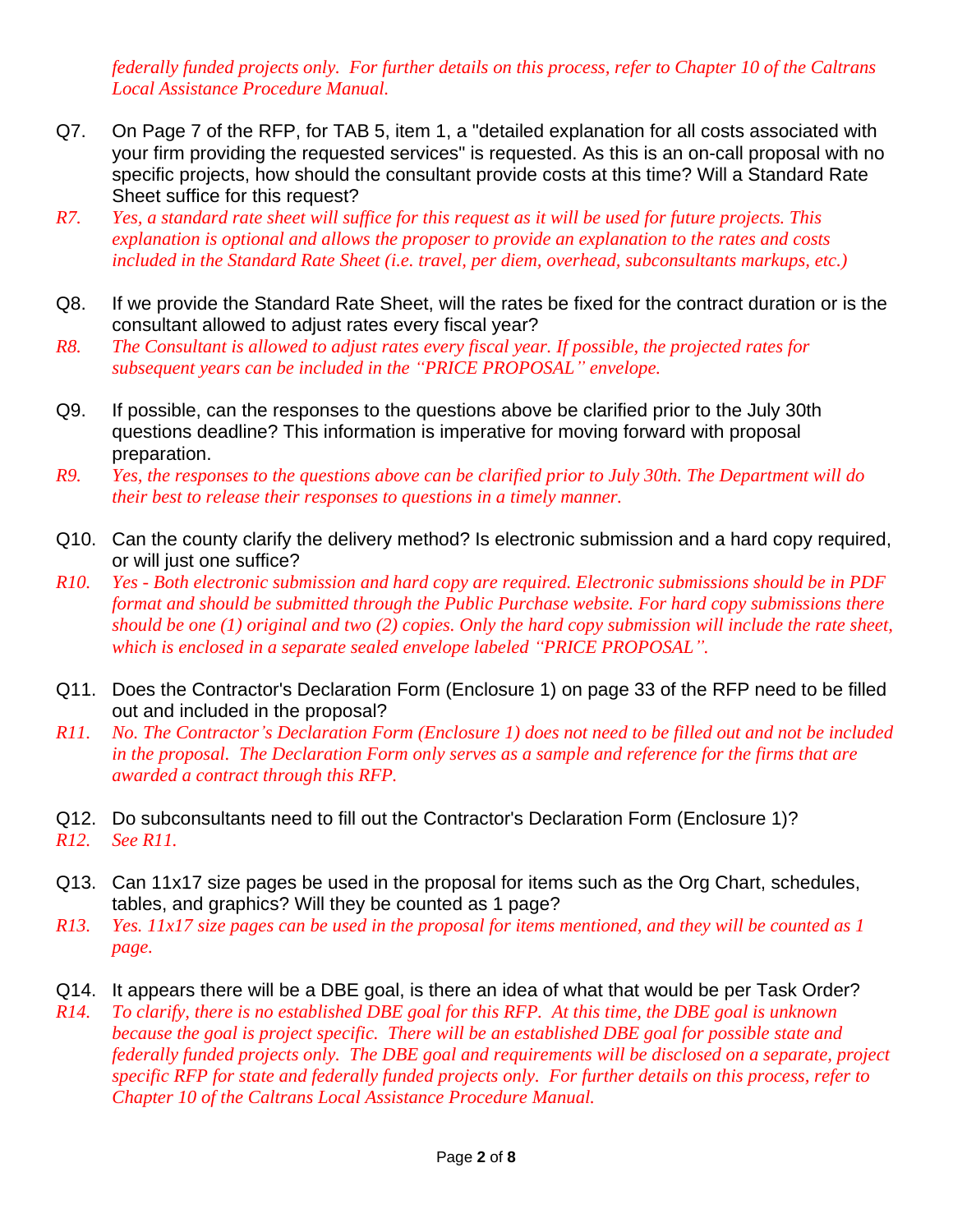- Q15. Are wet signatures required on the proposal hard copies?
- *R15. Wet signatures are not required on hard copy submissions.*
- Q16. What if any, Caltrans Exhibits is the County expecting with the proposer's submittal? Or will those Caltrans Exhibits be requested per Task Order?
- *R16. To clarify, no Caltrans Exhibits are expected with this RFP proposal submittal. If awarded the on-call Contract and selected to provide services for a state or federally funded project only, Caltrans Exhibits may be required during the project depending on the phase and type of project (state or federal). Please refer to the Sample Agreement in Enclosure 7 for the Caltrans Exhibits that the firm may be required to provide.*
- Q17. Question is this a contradiction: under Tab 1.3. the county asks for "A description of not more than three (3) projects similar in size and scope prepared by your firm...." In the Evaluation Criteria "3.1 Minimum Qualifications, the RFQ states: The proposer has completed at least 5 projects within the last 10 years and has work experience similar in nature to the description of the category of interest." The county does not ask for projects anywhere else. Is the county wanting to see the 5 projects within the last 10 years? Within the Similar Projects (Tab 1.3.) To meet the Eval Criteria? Or is listing 5 references (Tab 6) the more appropriate method to show minimum qualifications?
- *R17. To be considered in this RFP, the firm is expected to meet the minimum qualifications in section 3.1 working on at least 5 projects within the last 10 years. The intent for completing Tab 1.3 in Section 2.2, allows the firm to highlight three projects that demonstrate the firm's abilities and experience for managing related projects. This section has a limit on the 3 projects to allow the firm to describe the projects within the limited number of pages allowed for this section.*
- Q18. Are "duplex" pages counted as 2 or 4 printed pages and double-sided?
- *R18. A "duplex" page refers to a single sheet of paper printed on both sides. If the page requirement states '2 duplex pages maximum', there should be only 2 sheets of paper printed on both sides.*
- Q19. The RFP states to use the following naming convention for "each proposal" when submitting the proposal electronically: RFP#\_ProposerName\_Category#.pdf. However, the RFP also states that if your firm is submitting on multiple categories, to include all required documents into one proposal package, separated by category. Can you please clarify the electronic submittal requirements, including naming convention?
- *R19. Electronic submittal requirements should only include the proposal/s in PDF format. An example for naming convention on multiple categories is as follows: RFP# DPW-20210714\_ProposerName\_Category1 RFP# DPW-20210714\_ProposerName\_Category4 RFP# DPW-20210714\_ProposerName\_Category7 Electronic submittals should be submitted through Public Purchase in a single submission entry.*
- Q20. Our understanding of a "duplex" page means 1 sheet of paper printed double sided. So 2 duplex pages would be 2 sheets of paper printed double sided, for a total of 4 printed pages of text. Is this correct?
- *R20. Yes, that is correct. See Response R18.*
- Q21. On the cover of the RFQ, the County is requesting 1 electronic submission and 1 hard-copy original (with 2 copies). Given the COVID environment, will it be acceptable to only provide the electronic submittal without a hard-copy deliverables?
- *R21. The County requires submitting both electronic and hard copy proposals.*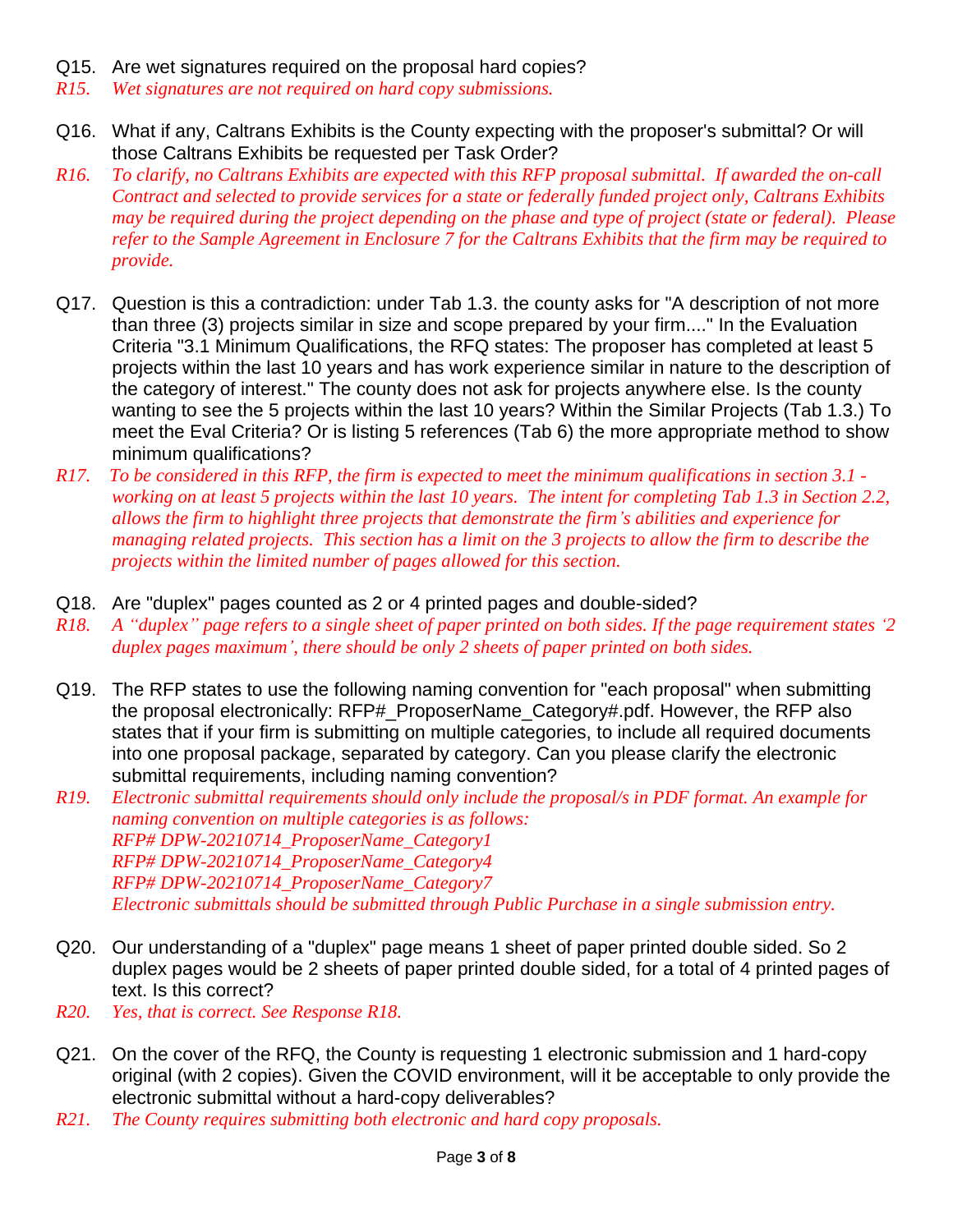- Q22. Where the page limits notate "duplex" (e.g., "2-duplex pages maximum" as shown under Section 2.2A, TAB 1), does "duplex" mean "double-sided"? So a 2-duplex pages maximum will consist of a maximum of 4 single pages of content presented on two, double-sided sheets, correct?
- *R22. Correct. See Response R18.*
- Q23. For a firm that will provide their SOQ for more than one category, please confirm that TABs 1 and 2 should be prepared for each category, but the cover letter and TABS 3 through 7 should be stated only once in the overall SOQ package? Based on the review of your RFQ, we understand that TABS 3 through 7 should not be duplicated for each category presented in the SOQ.
- *R23. If the firm is submitting on multiple categories, the firm shall submit multiple proposals (1 proposal per category) including all tabs and other sections are required for each category. The County evaluates proposals on each category individually.*
- Q24. We would like to propose on eight categories and recognize the time required to prepare a response for each category will be significant. Given the short response time provided by the County in the RFQ, will the County consider extending the due date a minimum of 1 week?
- *R24. The County will not consider extending any due date.*
- Q25. If the cover letter and TABS 3 through 7 should be stated only once, please confirm that electronic submissions should consist of the following PDFs: a. One PDF for the cover letter and TABS 3 through 7 (except TAB 6 - PRICE PROPOSAL). b. One PDF consisting only of TAB 6 - PRICE PROPOSAL and labeled as such (since this must be submitted separately per Section 2.2.D). c. Separate PDFs for each category submitted consisting of only TABS 1 through 2 (labeled
- RFP#\_ProposerName\_Category#.pdf per Sec. 2.3.B.1). *R25. Electronic submissions should only contain the PDF file for one proposal in each category, and each proposal shall include the cover letter and all TABS. If firms are submitting on multiple categories a sample of the PDF files should be: RFP# DPW-20210714\_ProposerName\_Category1 (containing all sections and tabs) RFP# DPW-20210714\_ProposerName\_Category4 (containing all sections and tabs) See also R23.*
- Q26. If a prime is a DBE firm, will their performance of tasks count towards goals, or should the proposer have a DBE subconsultant as well?
- *R26. At this time, it's uncertain if the DBE goal can be achieved by the prime firm themselves. The DBE goal achievement and requirement will vary for each state/federally funded project. Please visit Caltrans' website for additional information relating to DBE (publications, reports, studies, program plan, etc.)*
- Q27. The RFQ states it would like cost proposals (TAB 5) only included in hard copies, and sealed in a separate envelope. However, it also states it would like all information in the order presented. Please clarify how the proposer can maintain this order while binding their hard copies with a sealed envelope? May we include TAB 5 separate from the proposal? To expand on a previous inquiry, if the County allows only electronic submissions due to increasing COVID risks, can we send TAB 5 as a seperate PDF?
- *R27. Tab 5 should only include a statement of "As requested by the County, (Insert Firm name) cost proposal are provided in a separate sealed envelope." Contents of what is requested in TAB 5 should all be in the "PRICE PROPOSAL" sealed envelope.*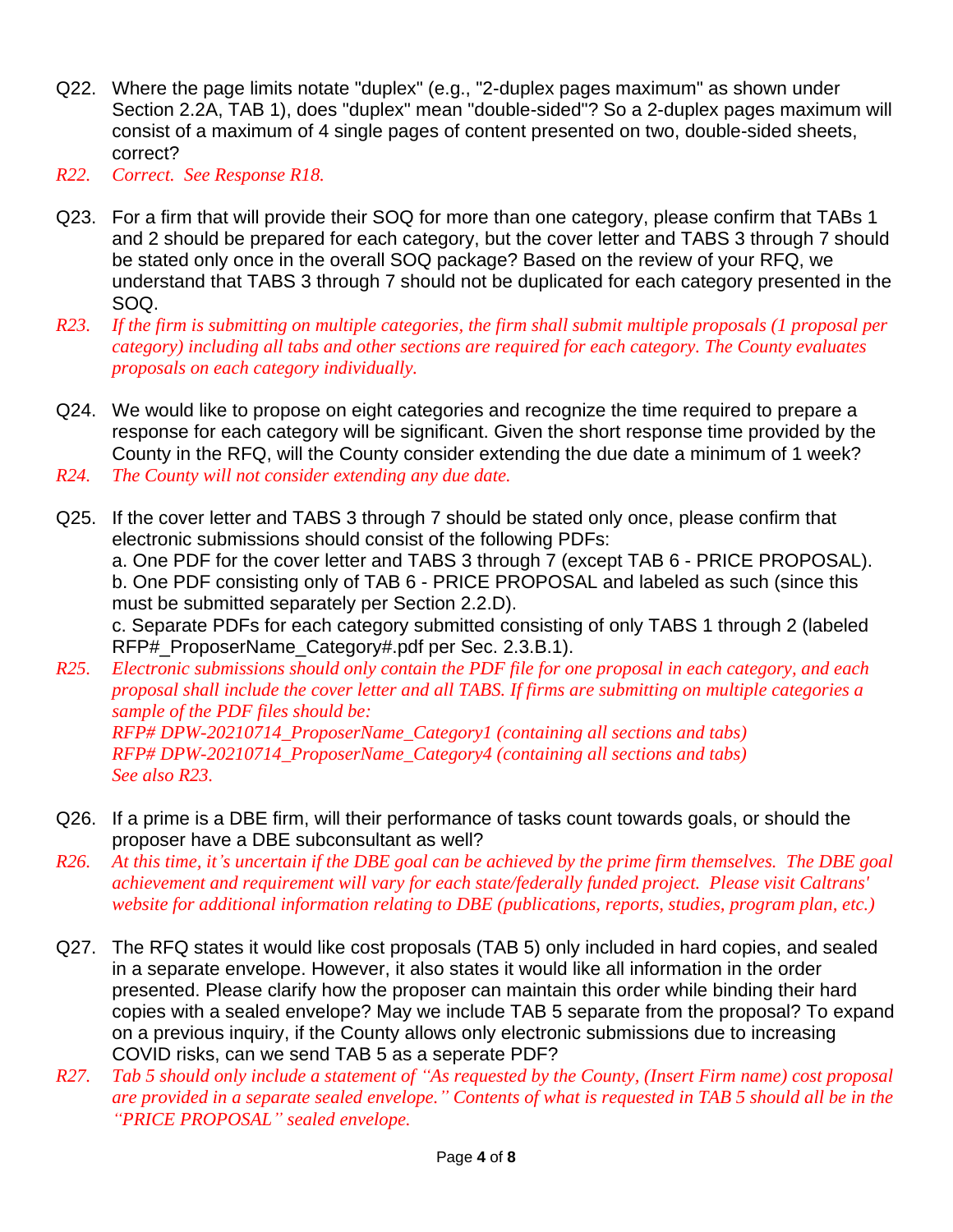- Q28. Should the "Supplementary Documents" as described on page 8 of the RFP be included under Tab 2 along with sample documents described under Tab 2 item 3 on page 7?
- *R28. Please reference note on page 9 "Technical Proposal Contents and Supplementary Documents should be included in 'TAB 2: Proposed Approach' and should follow the indicated page limit. However, the intent of the Supplementary Documents, is to add reference or detail to the proposal, are optional and not required and will not be counted towards the page limit."*
- Q29. For Section 1 (Tab 1) does 2-duplex pages translate to 1-page double sided or 2 pages double-sided which is the same as 4 single sided pages?
- *R29. See Response R18.*
- Q30. The RFP (Section 2.2, A) indicates, "Number all pages of the proposal." Is the intent to have continuous page numbers through all the tabbed sections including pages that are not included in the maximum page limits?
- *R30. Yes. All pages should be numbered including pages that are not included in the maximum page limit.*
- Q31. The page limits for Tabs are described as "duplex pages" or "single-sided page". Does duplex page indicate double-sided printing for the hard copy (e.g. 2 single-sided pages in electronic document)? Further, is double-sided printing requested for all tabbed sections in the hard copies, or only where "duplex pages" are indicated?
- *R31. See Response R18 for clarification on the duplex pages. For electronic copies, duplex pages should be converted to two (2) single-sided pages. By default, double-sided printing is required throughout the proposal if page printing or page limits are not specified.*
- Q32. Under Tab 1, can the professional qualifications for each individual be included in a combination of list and CV/Resume?
- *R32. Yes. Professional qualifications for each individual can be a CV/Resume. For reference, please see the RFP page 6, TAB 1: Firm Qualifications and Experience, item #6 .*
- Q33. Is a wet-signature required on the Hard Copy original?
- *R33. Please see Response R15.*
- Q34. Section IV Insurance of the RFP indicates, "Provide evidence of insurance...". Is an insurance certificate required with the proposal? If so, is this considered a Supplemental Document or would it be included under Tab 7?
- *R34. Evidence of insurance is not required for this proposal. If the firm is selected for an on-call contract, the County will request for the firm to provide the insurance certificate.*
- Q35. There are two sample agreements in the RFP (Pages 34-50 and Pages 158-189). Does the absence of comments regarding contract documents imply acceptance of both sample contracts?
- *R35. Yes, absence of comments regarding contract documents imply acceptance of both sample contracts. Please see page 8, TAB 7 of the RFP for further information. Sample Agreement on Pages 34-50 is the Standard Agreement between the County and the Consultant when the firm is awarded the on-call contract. Sample Agreement on Pages 158-189 is the Standard Agreement if the on-call firm is selected to provide services for possible future State or Federally funded projects only.*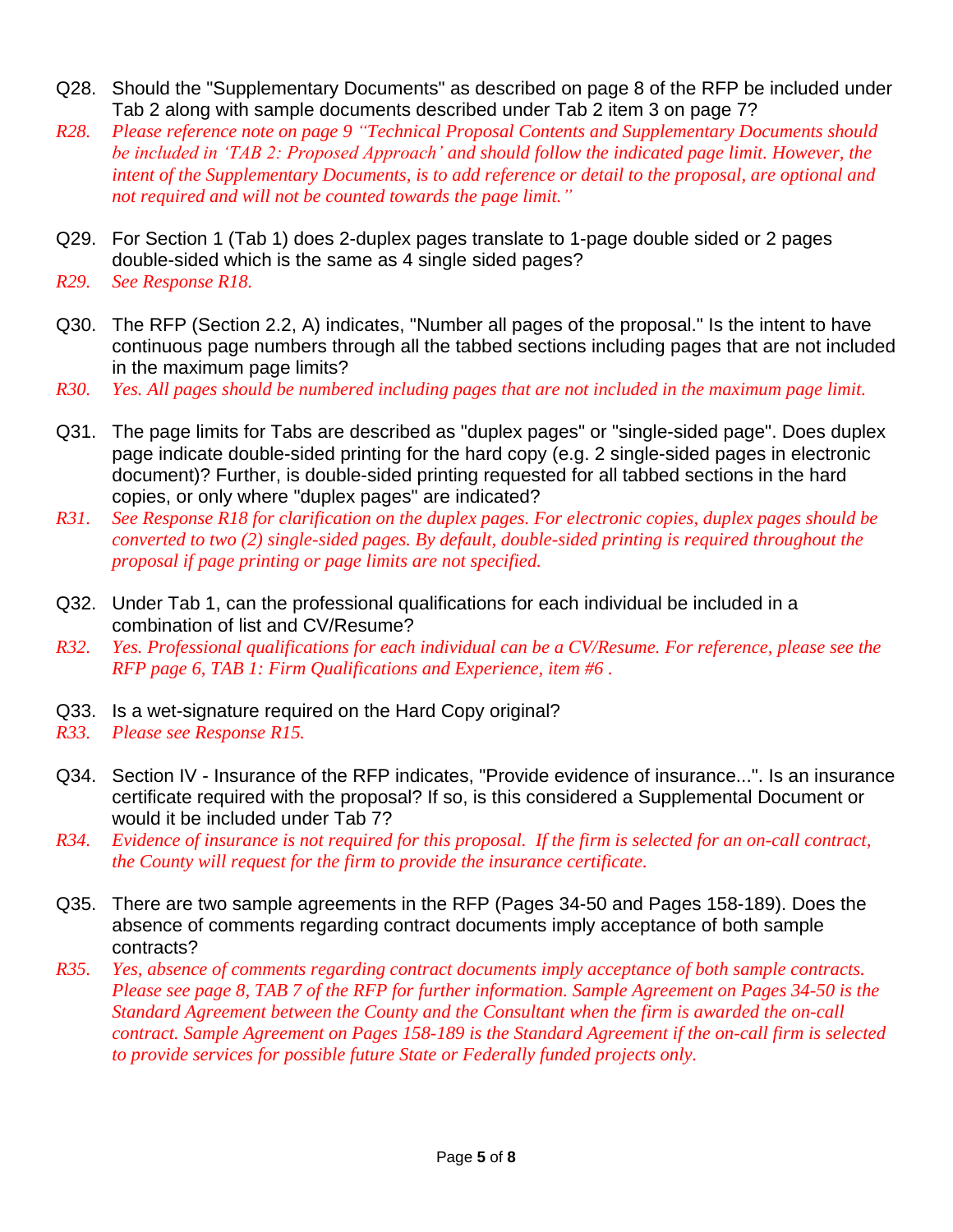- Q36. Given that organizations or individuals interested in responding to this solicitation must register online with the County of San Mateo at Public Purchase System, can you please clarify if a free registration is sufficient or if we need to register for the paid Bid Syndication? *R36. A free registration on Public Purchase is sufficient to submit a proposal.*
- 
- Q37. Is the County looking to have this submitted in the 10-H format? The County references it but there are no examples or links found in the RFP. Please clarify how the County wants the cost proposals to be submitted for the hourly rates.
- *R37. The firm is not required to follow the 10-H format for this RFP proposal. If the on-call firm is awarded a possible future State or Federally funded project, the firm may be required to submit their rate sheet that follows the 10-H format.*
- Q38. When a bidder's category requires potential specialty subcontracts (potholing, geotech, for example) does the County prefer the bidder propose with a full list of subconsultants, or with a list of additional resources should they be required outside the category specialty?
- *R38. The scope for future projects is uncertain and may have different needs for specialty subconsultants, That being considered, the County does not have a preference for a firm providing list of subconsultants or a list of additional resources.*
- Q39. Please confirm if the County would like the quals/resumes of all team staff, or just the key staff required to deliver all potential scope listed under the Category.
- *R39. The County would only like the CV/resumes of the key staff required to deliver all potential scope listed under the Category that the firm is proposing.*
- Q40. Please confirm that the County is only inviting comments to the sample agreement template first attached to the RFP, and not the to the Sample RFP section
- *R40. The County is not accepting comments to the sample agreement template. See Response R35.*
- Q41. Will the County waive submission of hard copy documents in consideration of COVID protocols? Eliminating hardcopy production would assist Consultants' staff adhere to COVID protocols intended to reduce contact with office equipment and documents.
- *R41. Please see Response R21.*
- Q42. Will the County accept electronic signatures in consideration of maintaining COVID protocols intended to support social distancing and minimize office equipment and document contact? *R42. To clarify, both electronic and hard copy submissions are required.*
- Q43. Section 2.2 Proposal Content Requirements, Tab 5, Item 3.) states to provide a schedule of fees that include hourly rates. Elsewhere in that section it is stated that the schedule of costs be included in a sealed envelope labeled Price Proposal. Does the County wish to have the schedule of fees provided in both Tab 5 and the separate Price Proposal?
- *R43. The County is requiring that the schedule of fees be provided only in the separate sealed envelope "PRICE PROPOSAL".*
- Q44. Please confirm that the County did not include any forms or templates for the Price Proposal for this RFQ.
- *R44. Yes. The County did not include any forms or templates for the Price Proposal for this RFP.*
- Q45. Under the Category 5 scope of work, is "pipe network evaluation" limited to storm drain pipes, or other types of piping?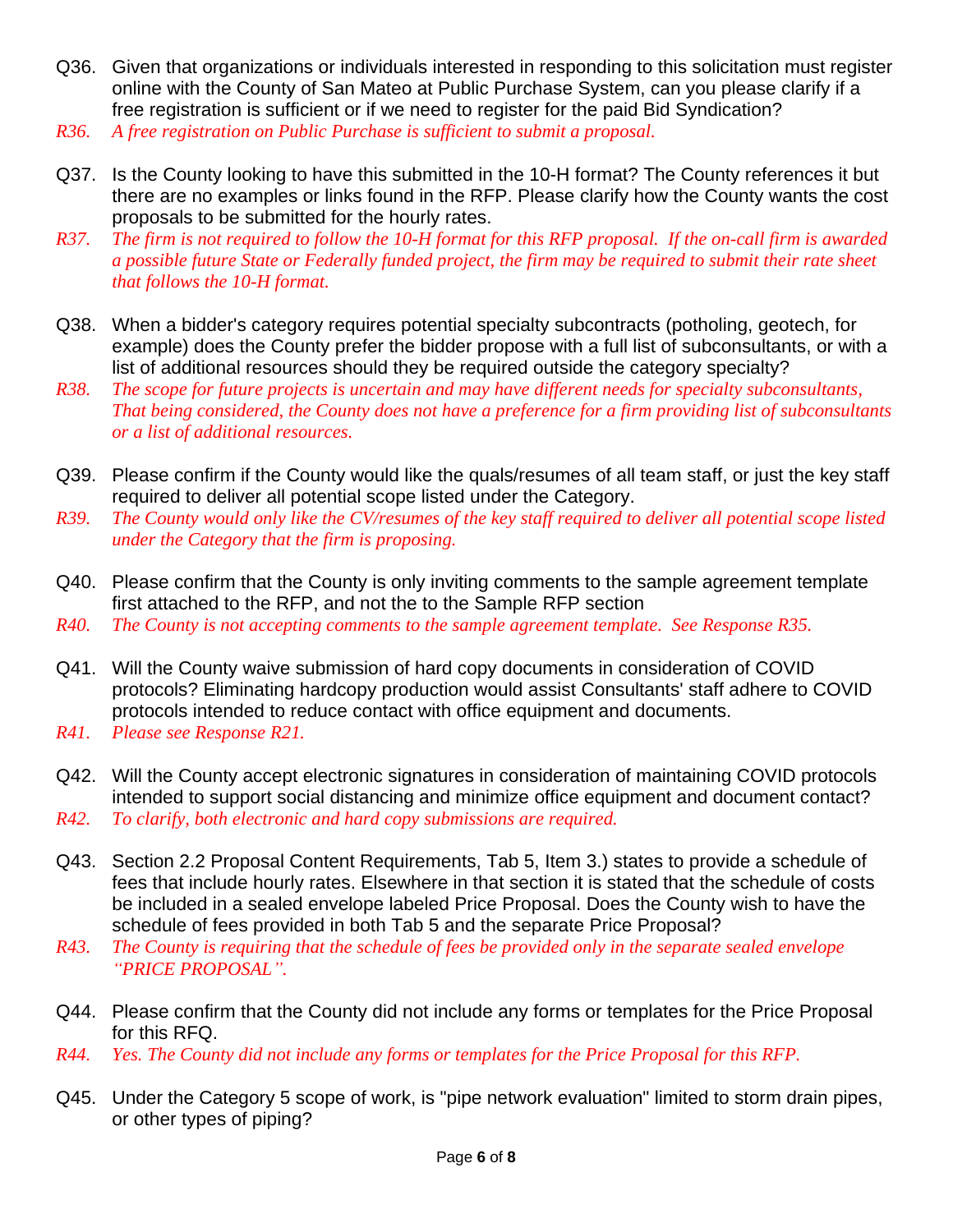- *R45. Typically, the Engineering Section's projects that require "Pipe Network Evaluation" relates to storm drain systems.*
- Q46. Can we include CV/resumes in an appendix?
- *R46. Yes. CV/resumes can be included in an appendix.*
- Q47. Under the Category 1 scope of work, is "Provide construction support for questions that arise during project construction, including reviewing submittals, RFI's and shop drawings" meant to be a bullet?
- *R47. Yes. This is a formatting error.*
- Q48. Should the references for Tab 6 be different or the same as the reference contact information you wish us to include in Tab 1, item 3?
- *R48. References for TAB 6 and TAB 1.3 can be the same. The difference is TAB 1.3 is requiring a more detailed description of projects that the firm has worked on in the past. See also Response R17.*
- Q49. Are we allowed to propose subconsultants that are not DBEs?
- *R49. For this On-Call RFP, there is no established DBE goal or requirement. A firm is allowed to propose subconsultants that are not DBE's. See Response R6 for more details regarding DBE requirements for possible future state or federally funded projects only.*
- Q50. If we are submitting on multiple categories, the County would like it combined into one proposal for the hard copy submittal. For the electronic submittal, should we assume that a separate PDF is required for each category?
- *R50. Hard copy submissions should also be separated by category but will be submitted through a single package submittal. This is similar for electronic submittal. Please see R19, R23, and R25.*
- Q51. Are we allowed a proposal cover?
- *R51. A proposal cover letter is required.*

## *From E-Mail: [DPW\\_oncall@smcgov.org](mailto:DPW_oncall@smcgov.org)*

- Q1. I have a question regarding the above-mentioned RFP for 2021 On-call Engineering Services for Public Works Projects, is there a list of interested proposers/firms (with contact info) available? I'm trying to get in contact with firms to partner with on this project and I'm reaching out to ask if I can obtain that information if it's available.
- *R1. We cannot provide a list of interested proposers/firms for the 2021 On-Call RFP. The County solicited to firms that are associated with classification codes on Public Purchase. The classification codes that the County selected for the RFP solicitation on Public Purchase is as follows:*
	- *925-17 – Civil Engineering*
	- *918-43 – Environmental Consulting*
	- *925-56 – Inspecting, Structural Engineering*
	- *925-88 – Structural Engineering*
	- *925-86 – Surveyor services, Land*
	- *961-43 – Hydrological and oceanography services*
	- *925-46 – Geotechnical Engineering*
	- *925-93 – Traffic and Transportation Engineering*
	- *925-13 – Bridge Engineering*
	- *958-26 – Construction Management Services*